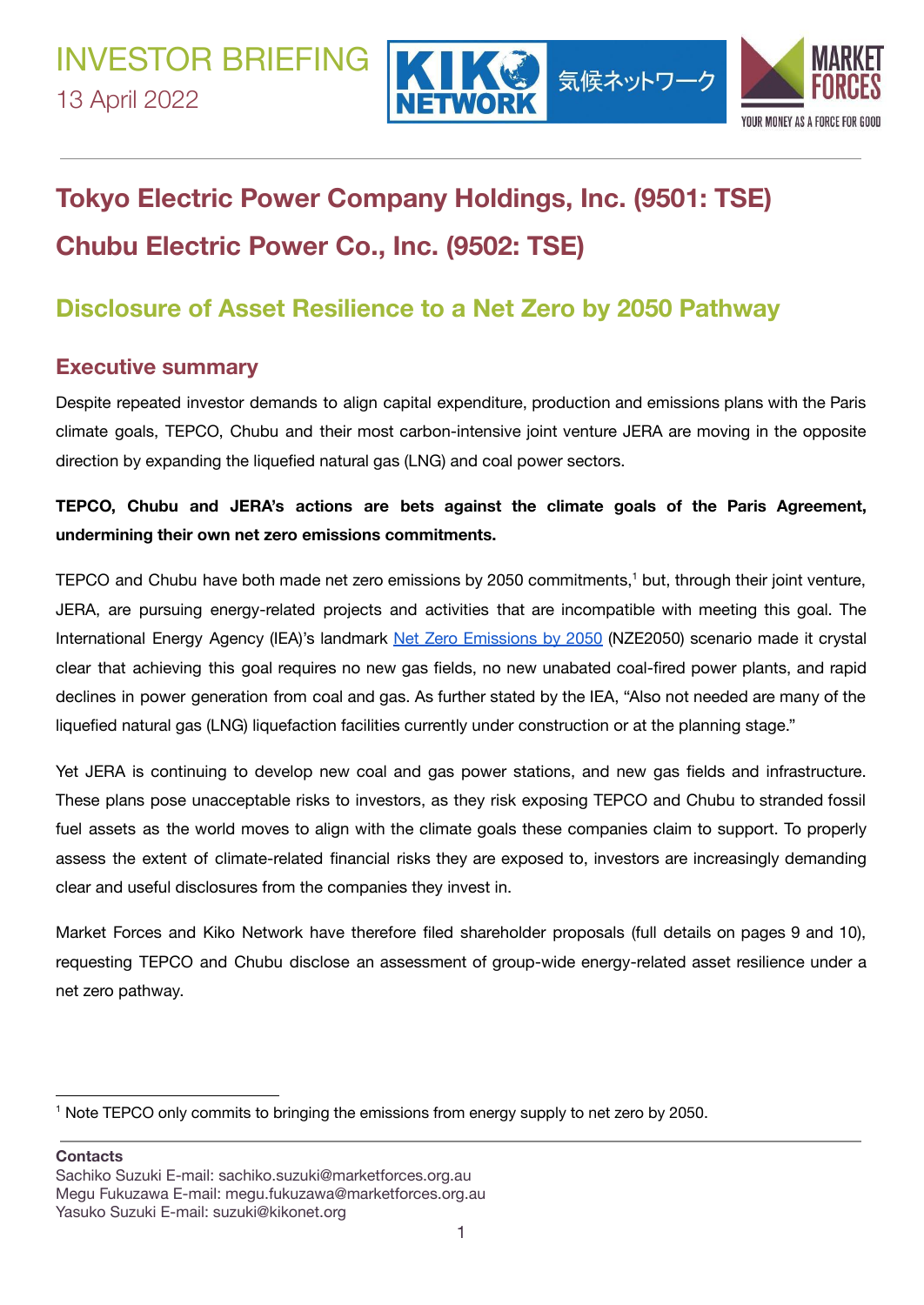**We urge investors to engage with TEPCO and Chubu about the subject matter of this proposal to gain further disclosure, and vote for these proposals if such disclosure is not forthcoming.**

## **Betting against the Paris climate agreement**

The NZE2050 is modelled to provide a 50% chance of limiting global warming to 1.5°C. It should be regarded as bullish on future fossil fuel demand, as other scenarios with less reliance on unproven negative emissions technologies and a higher chance of achieving the Paris Agreement's 1.5°C goal project coal, oil and gas demand to fall even faster. For example, an analysis of such scenarios shows that, globally, from a 2020 baseline:

- Coal production falls 69% by 2030 and 82% by 2040
- Oil production falls 31% by 2030 and 59% by 2040
- Gas production falls 28% by 2030 and 45% by 2040.

However, even using the key conclusions of the NZE2050, the below comparison with TEPCO, Chubu and JERA policies and practice demonstrates these companies are betting against the Paris Agreement's climate goals, and undermining their own net zero by 2050 commitments.

| $NZE2050$ conclusions <sup>2</sup>                                                                                                                                                                                                                                                                   | <b>TEPCO, Chubu and JERA policies</b>                                                                              | <b>TEPCO, Chubu and JERA practice</b>                                                                                                                                                                                                                                                                                                                                                                                                                                                                  |
|------------------------------------------------------------------------------------------------------------------------------------------------------------------------------------------------------------------------------------------------------------------------------------------------------|--------------------------------------------------------------------------------------------------------------------|--------------------------------------------------------------------------------------------------------------------------------------------------------------------------------------------------------------------------------------------------------------------------------------------------------------------------------------------------------------------------------------------------------------------------------------------------------------------------------------------------------|
| "Beyond projects already<br>committed as of 2021, there<br>are no new oil and gas<br>fields approved for<br>development in our<br>pathway Also not needed<br>are many of the liquefied<br>natural gas (LNG)<br>liquefaction facilities<br>currently under construction<br>or at the planning stage." | No commitments from TEPCO,<br>Chubu or JERA to refrain from<br>developing new gas fields or LNG<br>infrastructure. | The vast majority of TEPCO and Chubu's<br>exposure to thermal power generation and<br>fuel sourcing is through JERA, which is<br>currently responsible for 15% of Japan's<br>annual emissions (2020). JERA's current<br>business plans also see a sizable expansion<br>of its LNG segment.<br>JERA is pursuing significant involvement in<br>the LNG sector, including gas fields, LNG<br>terminals <sup>3</sup> and LNG to power projects <sup>4</sup> in<br>countries such as Australia, Bangladesh, |
| "Inter-regional LNG trade<br>increases from 420 bcm in<br>2020 over the next five<br>years but it then falls to<br>around 160 bcm [-62%] in<br>2050".                                                                                                                                                |                                                                                                                    | and Vietnam. Many of these projects would<br>not come online until the second half of this<br>decade, by which point LNG trade would<br>have commenced a rapid decline under<br>NZE2050.<br>In December 2021, JERA purchased a                                                                                                                                                                                                                                                                         |
|                                                                                                                                                                                                                                                                                                      |                                                                                                                    | 12.5% equity stake in the new Barossa gas                                                                                                                                                                                                                                                                                                                                                                                                                                                              |

#### **Table 1. NZE2050 compared with TEPCO, Chubu and JERA policies and practice**

<sup>&</sup>lt;sup>2</sup> NZE2050 statements and data from: IEA Net Zero by 2050 report; World Energy Outlook 2021 and associated dataset

<sup>&</sup>lt;sup>3</sup> Bidder for Matarbari LNG Terminal. Shareholder of Summit International which is a sponsor of Matarbari Summit LNG Terminals, the Can Na LNG Terminal and Tien Lang 1 Industrial Park Hai Phong Terminal.

<sup>4</sup> Shareholder of Summit International which is a sponsor of Matarbari Summit LNG Power Plant, Bidder on Bac Lieu and Ca Na 1, Sponsor of Hai Phong Phase 1 and 2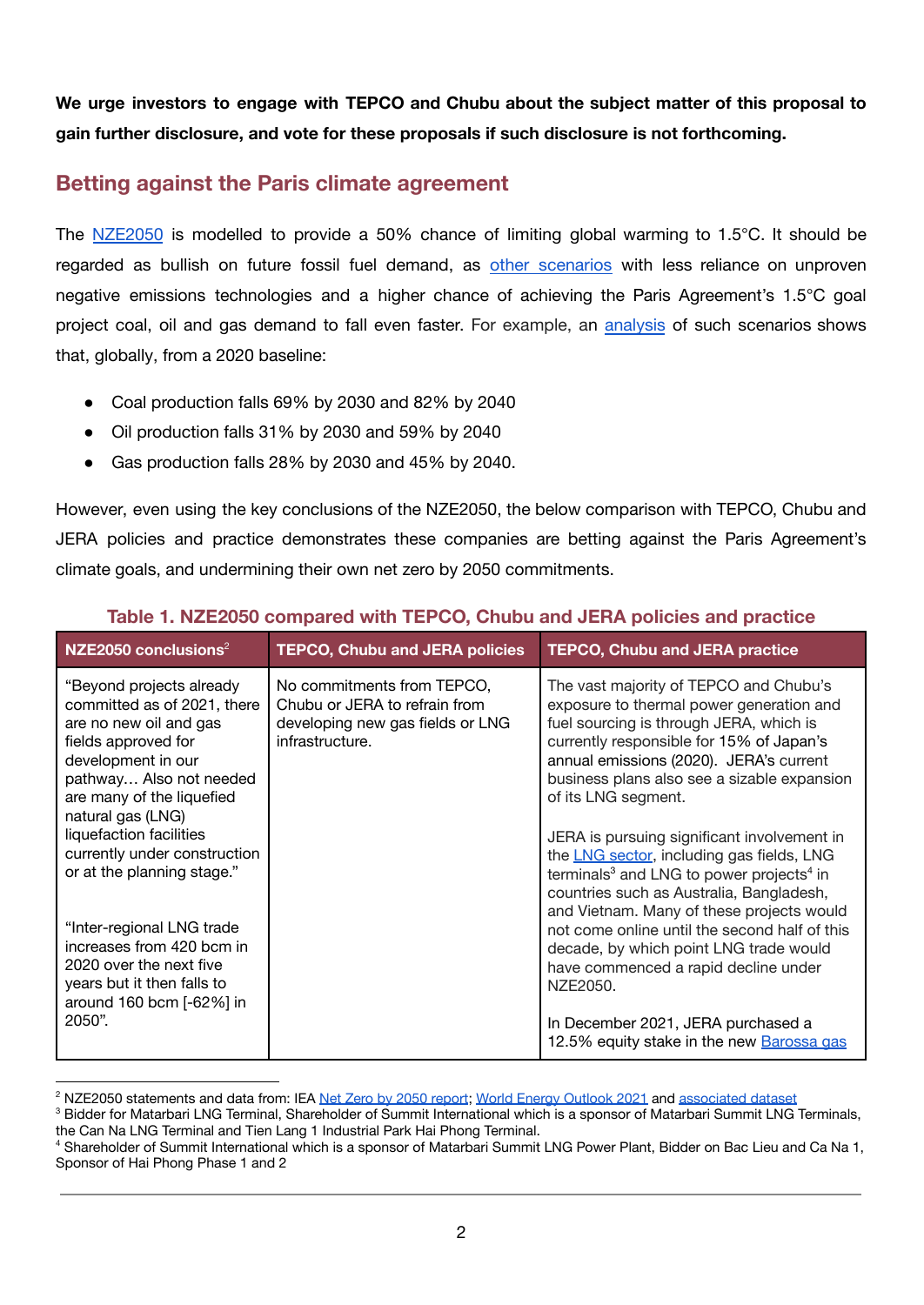|                                                                                                                                                                                                                                            |                                                                                                                                                                                                                                                                                                                                                                                                                                                                                                                                                                                                                                                                                                                                                                                                                  | field, a controversial project in northern<br>Australia opposed by First Nations<br>communities, which has been labelled 'both<br>a major financial risk and a serious climate<br>risk'. In addition, a recent court proceeding<br>filed in Korea is raising doubts on the<br>project's ability to secure finance.                                                                                                                                                                                                                                                                                                                                                                                                                                                                                                                                                        |
|--------------------------------------------------------------------------------------------------------------------------------------------------------------------------------------------------------------------------------------------|------------------------------------------------------------------------------------------------------------------------------------------------------------------------------------------------------------------------------------------------------------------------------------------------------------------------------------------------------------------------------------------------------------------------------------------------------------------------------------------------------------------------------------------------------------------------------------------------------------------------------------------------------------------------------------------------------------------------------------------------------------------------------------------------------------------|---------------------------------------------------------------------------------------------------------------------------------------------------------------------------------------------------------------------------------------------------------------------------------------------------------------------------------------------------------------------------------------------------------------------------------------------------------------------------------------------------------------------------------------------------------------------------------------------------------------------------------------------------------------------------------------------------------------------------------------------------------------------------------------------------------------------------------------------------------------------------|
| "Phase-out of unabated<br>coal in advanced<br>economies by 2030" &<br>"Phase-out of all unabated<br>coal power plants by 2040."<br>"No new final investment<br>decisions should be taken<br>for new unabated coal<br>plants [as of 2021]." | No commitments from TEPCO,<br>Chubu or JERA to phase out coal<br>power by any date.                                                                                                                                                                                                                                                                                                                                                                                                                                                                                                                                                                                                                                                                                                                              | JERA is constructing 3 additional coal-fired<br>power plants in 2022 (Yokosuka, Taketoyo,<br>Indonesia-Cirebon.<br>Yokosuka, located in the outskirts of Tokyo,<br>is under construction. The Yokosuka project<br>is highly contentious due to local opposition<br>and ongoing litigation.<br>Taketyo coal-fired power plant Unit 5,<br>located in Aichi prefecture, is slated to start<br>its operation this year.<br>JERA states that it will "phase out all<br>inefficient coal-fired power plants (units) by<br>2030," but of the 12 coal-fired units owned<br>by JERA, only Hekinan Power Station Unit 1<br>(700 MW) and Unit 2 (700 MW) would meet<br>the definition of "inefficient coal (SC and<br>Sub-C)."<br>Another project is located in Cirebon,<br>Indonesia. The project is also facing local<br>opposition and ongoing investigation on<br><b>bribery</b> |
| Absolute emissions from<br>power generation fall 57%<br>from 2020-2030.                                                                                                                                                                    | <b>TEPCO and Chubu have committed</b><br>to reducing CO <sub>2</sub> emissions by 50%<br>from the electricity sold to<br>customers by 2030 from 2013<br>levels. This includes emissions from<br>group companies such as JERA.<br>However, if adjusted to a 2020<br>baseline, TEPCO's target would only<br>result in a 17% reduction by 2030,<br>from 84 megatonnes of carbon<br>dioxide equivalent (MtCO <sub>2</sub> -e) in 2020<br>to 70 MtCO <sub>2</sub> -e in 2030. For Chubu,<br>the same adjustment equates to a<br>23% reduction from $41.7$ MtCO <sub>2</sub> -e in<br>2020 to 32.4 MtCO <sub>2</sub> -e in 2030. Both<br>of these targets fall woefully short<br>of what the NZE2050 requires.<br>JERA aims to reduce emissions<br>intensity by 20% compared to the<br>Japanese government's benchmark | JERA's operations produce approximately<br>169 MtCO <sub>2</sub> -e annually, or 15% of Japan's<br>annual emissions (2020).<br>Neither TEPCO, Chubu or JERA have<br>disclosed detailed plans to reduce their<br>absolute emissions in line with NZE2050.<br>As shown above, JERA is developing new<br>highly emissions intensive power generation<br>projects.                                                                                                                                                                                                                                                                                                                                                                                                                                                                                                            |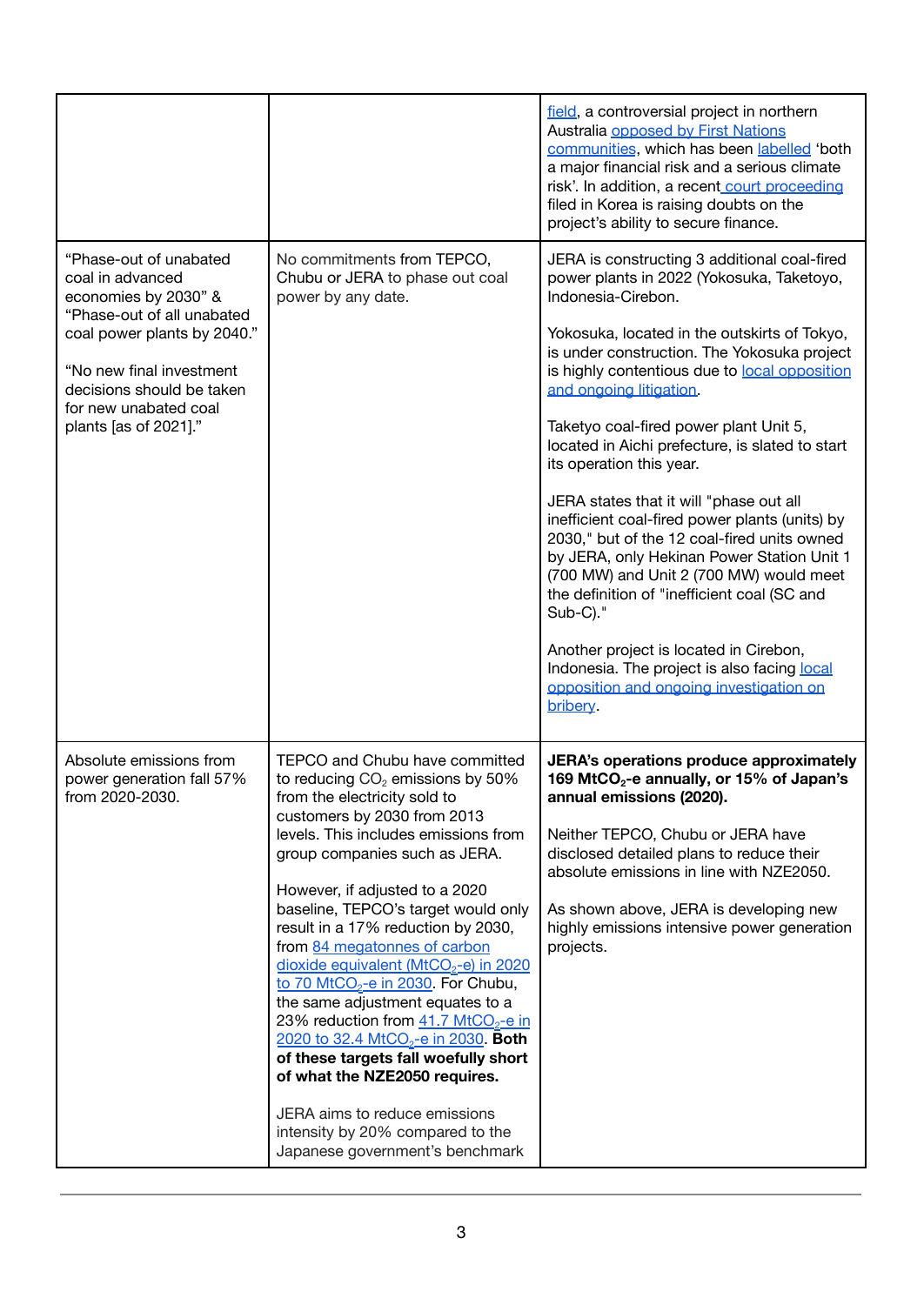| for thermal power generation in<br>FY2030. This does not guarantee an<br>absolute CO <sub>2</sub> emissions reduction<br>and it is entirely possible that JERA's<br>absolute emissions increase,<br>depending on the size and<br>composition of its power generation<br>portfolio. |  |
|------------------------------------------------------------------------------------------------------------------------------------------------------------------------------------------------------------------------------------------------------------------------------------|--|
|------------------------------------------------------------------------------------------------------------------------------------------------------------------------------------------------------------------------------------------------------------------------------------|--|

#### **Significant exposure to coal assets with no clear phase out plan**

The electricity TEPCO and Chubu deliver to their customers is predominantly sourced from fossil fuels, accounting for 78% and 70% respectively in 2020. Neither TEPCO, Chubu, nor JERA has a clear coal phase out plan. JERA's domestic thermal power generation capacity has no equal in Japan. JERA supplies a third of electricity in Japan and is the largest coal power generator.

JERA's "Zero CO<sub>2</sub> Emissions 2050" announced in October 2020 lacks the near-term detail and ambition to align with the Paris climate goals. Although JERA says it is committed to shutting down inefficient coal-fired power plants in Japan, it is understood that only one power plant (Hekinan Power Station, Unit 1 and 2) is subject to shutdown. JERA has disclosed no plans to retire the coal-fired power plants in Japan and overseas in line with what climate science requires.

At present, renewable energy accounts for only 1% of JERA's business through its stake in offshore wind overseas. Although JERA claims renewable energy as one of the pillars of its Zero  $CO<sub>2</sub>$  Emissions 2050, the Company has no quantitative targets to increase renewable energy supply, indicating its willingness to prolong the use of coal.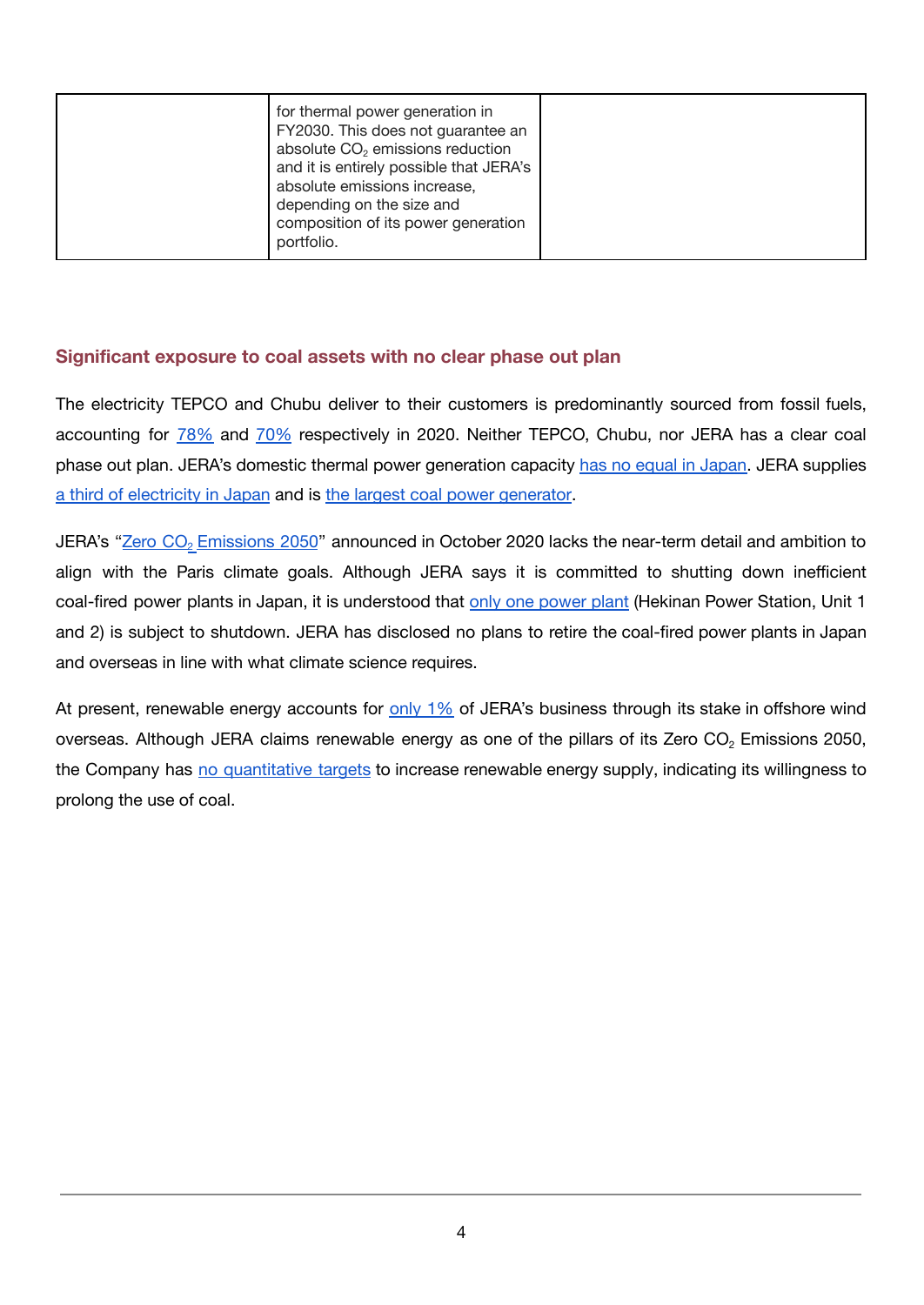

#### **Chart 1. Top 20 thermal power generator in Japan by 'maximum outputs' in kilowatt**

*Source: Energy Information Centre (October 2021)*

#### **Doubling down on LNG risk**

As indicated above, JERA is actively pursuing significant expansion in the LNG sector. JERA has stakes in gas fields such as Barossa in Australia. This project is seen as a significant financial risk on top of the obvious climate risks it presents. In addition, JERA is also involved in approximately five LNG import terminals<sup>5</sup> and LNG to power projects with nameplate capacity of 11.6GW<sup>6</sup> in countries such as Bangladesh and Vietnam. This is particularly concerning in light of the IEA's finding that many of the LNG facilities currently under construction or at the planning stage are not required in a net zero by 2050 pathway.

Emerging Asian markets cannot be relied on to replace the LNG demand decline expected globally under any credible Paris-aligned scenario. Even before taking climate policy into account, IEEFA analysis examining the proposed pipeline of LNG-to-power projects in Vietnam, Thailand, the Philippines, Cambodia, Myanmar, Pakistan and Bangladesh has found 62% of proposed LNG import terminal capacity and 61% of proposed gas-fired power capacity is unlikely to be built due to unfavourable project and country market fundamentals, and financial market constraints. Where JERA is increasing its exposure to LNG assets in these countries, it risks these investments becoming stranded. The inherent vulnerability of

<sup>&</sup>lt;sup>5</sup> Bidder for Matarbari LNG Terminal, Shareholder of Summit International which is a sponsor of Matarbari Summit LNG Terminals, the Can Na LNG Terminal and Tien Lang 1 Industrial Park Hai Phong Terminal.

<sup>&</sup>lt;sup>6</sup> Shareholder of Summit International which is a sponsor of Matarbari Summit LNG Power Plant (2.400MW), Bidder on Bac Lieu (3,200MW) and Ca Na 1 (1,500MW), Sponsor of Hai Phong Phase 1 and 2 (4,500MW)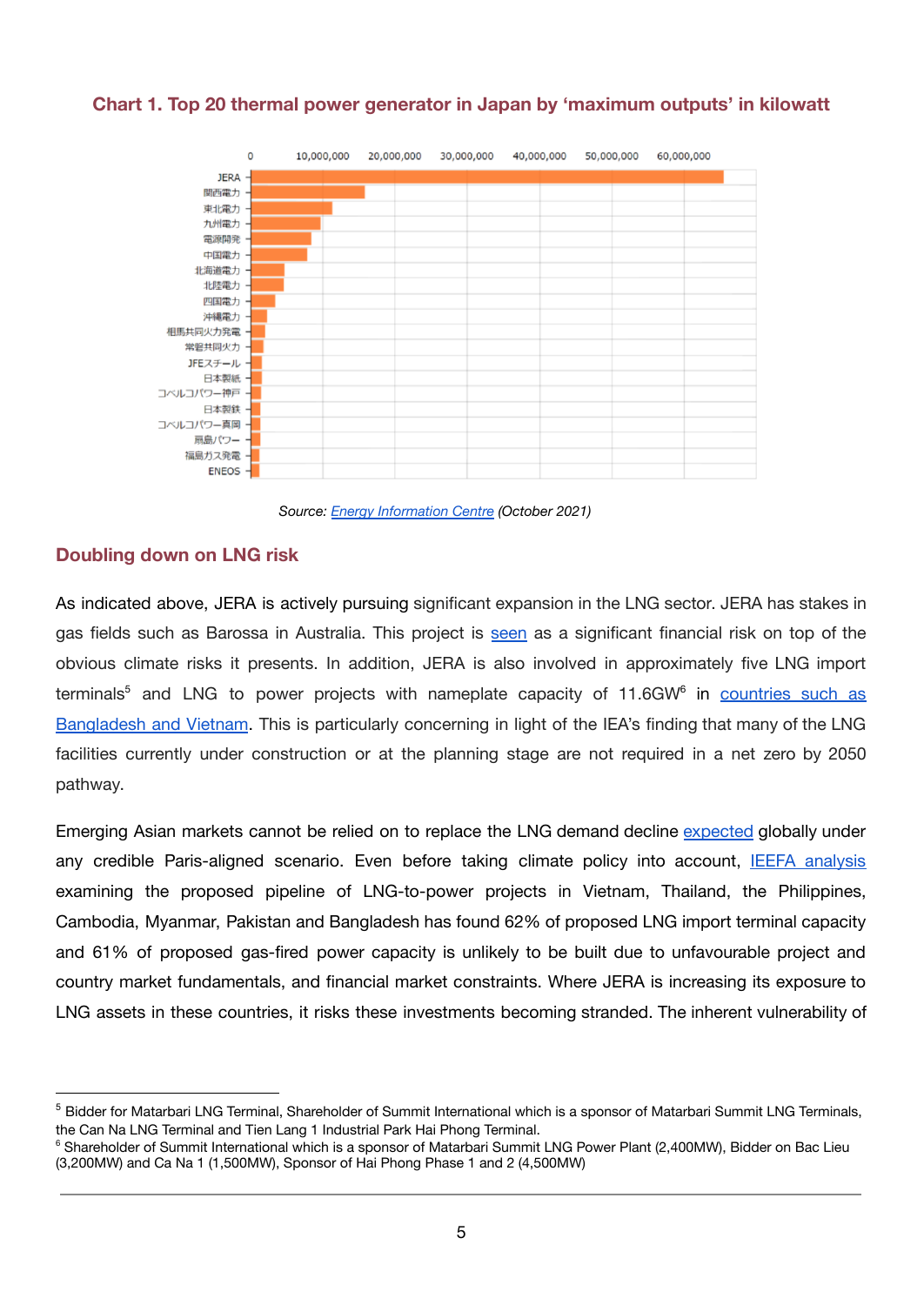LNG is echoed by former Governor of the Bank of England, Mark Carney, who recently stated a shift to renewables is irreversible, despite the short-lived price hikes.



#### **Chart 2. Likely feasibility of proposed LNG capacity additions in emerging Asia**

*Source: Examining Cracks in Emerging Asia's LNG-to-Power Value Chain*

## **IEA's Net Zero Emissions by 2050 and investor expectations**

Given the emissions falls required to align with the climate goals of the Paris Agreement and NZE2050, investors are increasingly demanding companies show a clear pathway to achieve their net zero commitments. Climate Action 100+ (CA100+) has identified companies are generally failing to back their net zero commitments up with strategies and plans to achieve them, noting disclosures in areas such as decarbonisation strategy and capital allocation alignment are especially inadequate. Although TEPCO and Chubu are not subject to CA100+, many of the member investors, such as New York City Pension Funds and Government Pension Investment Fund (GPIF) will have stakes in these companies. As outlined below, requests for improved climate-related financial disclosures from utilities around the world have seen strong investor support.

Neither TEPCO, Chubu, nor JERA has set near-term plans genuinely aligned with net zero by 2050, and their short-term emissions reduction targets fall well short of alignment with this goal. This undermines the goal of net zero emissions by 2050, which all three companies have made commitments to.

An update on the TCFD guidance published in 2021 also reflects such investor concerns and recommends companies set and disclose clear metrics and targets, and sound transition plans, to support and guide their management of climate change transition risks. In Japan, disclosures based on the TCFD recommendations are required for Tokyo Stock Exchange Prime Market-listed companies from April 2022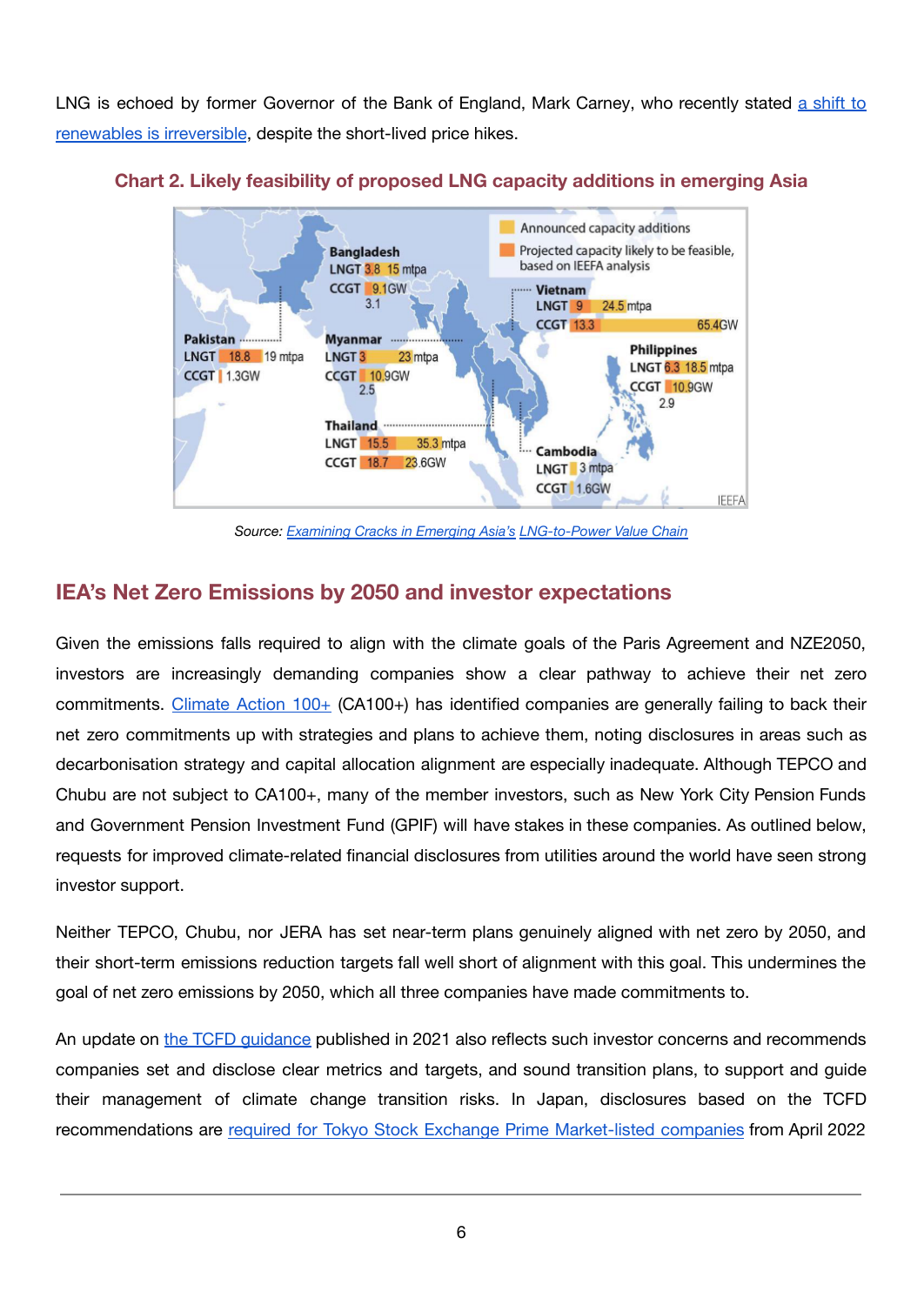onwards, which would include TEPCO and Chubu. Key investor expectations from the TCFD recommendations are as follows:

- Describe how the company's strategy aligns with a global temperature goal (e.g. 1.5°C). **Merely committing to net zero by 2050 is inadequate without 1.5°C-aligned intermediate targets and strategies to achieve them**
- Disclose the assumptions the company adopts for transition plans (e.g. commodity prices, demand scenarios). The assumptions should be applied consistently across the Company in managing the business (e.g. investment decisions)
- Describe how the company's course of action contributes to greenhouse gas (GHG) emissions reduction
- Test the robustness and achievability of the transition plan and targets using multiple climate scenarios, and disclose the results.

**The assumptions being requested in the proposal are based on investor expectations as outlined in the TCFD, Climate Action 100+ and other investor initiatives (see details in [Table](#page-11-0) 3). Moreover, companies are already providing disclosure on the assumptions being sought from TEPCO and Chubu.**

#### **TEPCO and Chubu's inadequate climate targets, metrics, and disclosures**

The disclosures of both TEPCO and Chubu fail to provide decision-critical information, as they lack many of the features discussed above. Specifically, the companies' disclosures do not address the critical question of how resilient their fossil fuel-related assets are to the Paris Agreement or a credible net zero by 2050 pathway, given the companies' own commitments to this goal.

## **TEPCO has not conducted any analysis using the NZE2050. Its latest disclosure (December 2021) is based on the IEA's outdated World Energy Outlook 2019.**

Chubu has conducted an analysis using NZE2050. However, there is no alignment between the scenario's conclusions and the company's strategies and targets. For example, while Chubu acknowledges key milestones in NZE2050, such as no new or expanded coal mines, oil and gas fields after 2021, and a global phase-out of unabated coal-fired power plants by 2040, these milestones are not included in Chubu's Roadmap and measures for net zero. **Chubu is therefore actively and knowingly misaligning its strategy with a net zero by 2050 pathway.**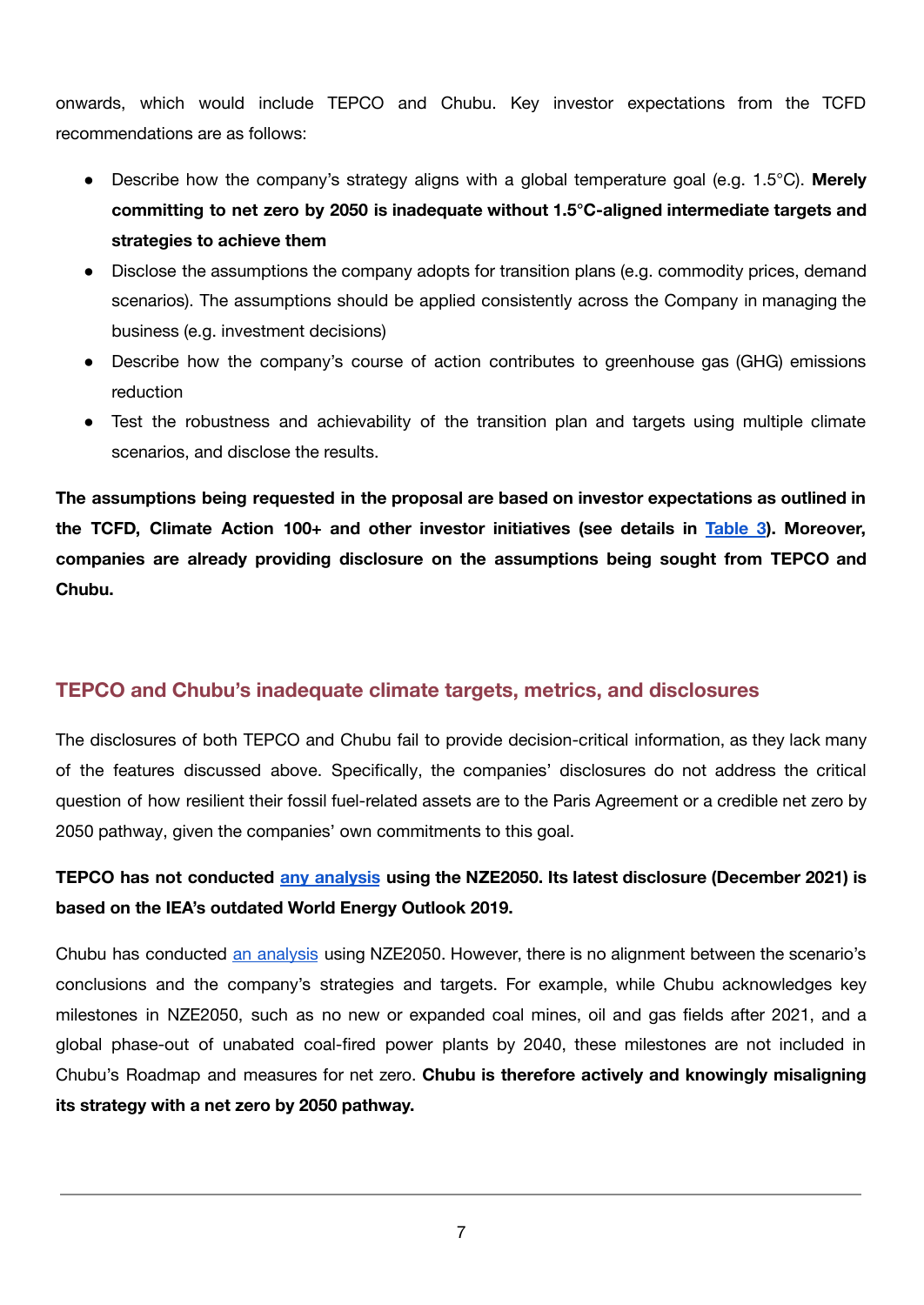TEPCO and Chubu have not disclosed plausible pathways to achieve their own 2030 and 2050 targets. For instance, there is nothing in either company's disclosures to demonstrate the resilience of their carbon intensive assets, current and future, owned by TEPCO Group and Chubu Group, including a joint venture such as JERA, to a net zero by 2050 scenario.

At present, TEPCO and Chubu's assumptions and estimates remain a mystery to investors. Investors also remain uninformed about the details of new technologies TEPCO, Chubu and JERA are proposing as a key foundation of their decarbonization strategies, such as ammonia, hydrogen and carbon capture and storage (CCS), including the life cycle GHG emissions and the cost competitiveness of these technologies.

#### **Ammonia claims lack credibility**

JERA has said it would reduce emissions at its coal power stations with the use of ammonia co-firing. However, without clarifying the process by which ammonia would be produced and used in its power plants, the likelihood is that this would not make any significant reduction in overall emissions released and may in fact increase net emissions.

Almost all of today's hydrogen/ammonia production uses fossil fuels as the feedstock, with significant carbon emissions as a result. This is termed "grey hydrogen/ammonia". To achieve emissions reductions, companies are proposing to pair this production with carbon capture and storage (CCS) - so called "blue hydrogen/ammonia". CCS is controversial, with significant financial and technical uncertainties, putting JERA's claim that it will not procure grey ammonia and will require at least 60% of emissions to be captured in the production process in serious doubt.

Aside from the costs and risks of unreliable, safe and permanent CO<sub>2</sub> storage that has prevented coal power with CCS from becoming an industrial-scale solution for thermal power generation, recent peer-reviewed research has found blue hydrogen to be only 12% less emissions intensive than grey hydrogen (135 g CO<sub>2</sub>-e/MJ compared to 153 g CO<sub>2</sub>-e/MJ). Furthermore, JERA will allow carbon that is captured in the production of ammonia to be used for enhanced oil recovery, which is common practice in the US and contributes to more fossil fuel production and  $CO<sub>2</sub>$  emissions. Finally, a study by Japanese engineering company JGC estimated including 20% ammonia co-firing at coal power plants would almost double the cost of electricity.

Climate risk-concerned investors should be wary of any company making claims about the future use of ammonia co-firing, as it presents as an expensive, energy-intensive method for generating electricity with emissions reductions that are dubious, to say the least.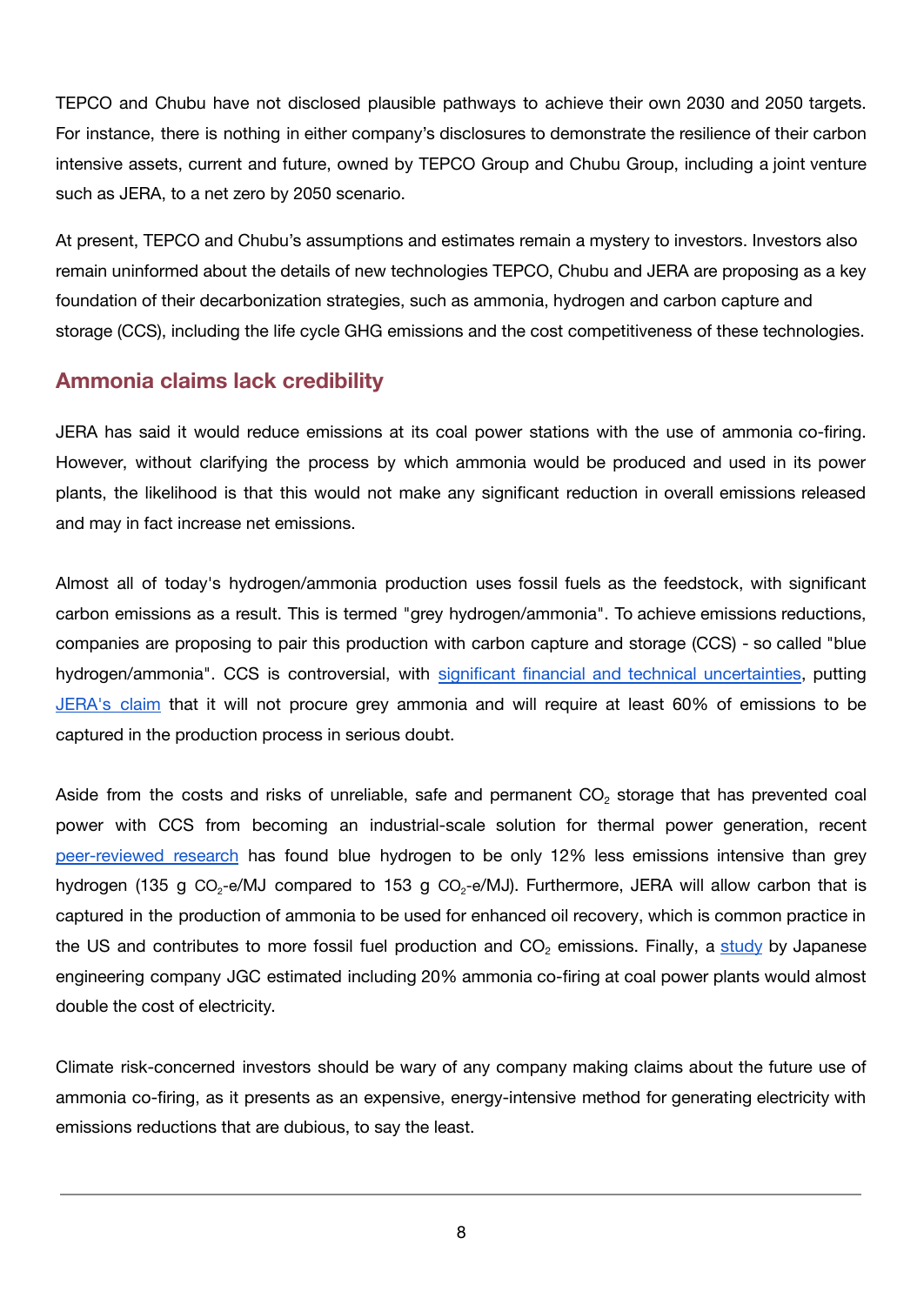If investors are presented with claims of ammonia co-firing, they should receive clear and convincing answers to the following questions before taking those claims seriously:

- To what extent does the use of ammonia at 20% co-firing impact the thermal efficiency of your power generation assets and how will this impact the revenue generated by power generation assets?
- How are you proposing to source ammonia, specifically the split between blue and green ammonia?
- What will be the overall cost of co-firing with 20% ammonia at your power generation assets and how will this impact the cost of electricity generated from your assets?
- What is the scale of absolute emissions generation involved in the process of sourcing and transporting your proposed ammonia feedstock? How does this compare to the emissions that would be reduced at the sites of power generation?

#### **Engagement has not led to adequate changes**

NGOs inside and outside of Japan have been engaging with TEPCO and Chubu for many years. Traditional engagement has not been fruitful, with TEPCO and Chubu failing to disclose information about their significant climate risk exposure individually and through JERA. Our interactions with TEPCO, Chubu and JERA have not resulted in further disclosure or actions to demonstrate the companies are appropriately managing these risks or aligning their strategies with their own net zero commitments.

#### **Details of shareholder proposals**

The shareholder proposals request TEPCO and Chubu disclose an assessment of Group-wide energy-related asset resilience under a net zero emissions by 2050 scenario. Shareholders require this information as the current asset-related decisions made by TEPCO and Chubu (individually and through their joint-venture JERA) raise significant questions about the assumptions and estimates underlying the Company's energy-related assets. Shareholders require this information to properly assess the extent of climate-related financial risks to which they are exposed.

**We urge investors to engage with TEPCO and Chubu about the subject matter of this proposal to gain the requested further disclosure, and vote for this proposal if such disclosure is not forthcoming.**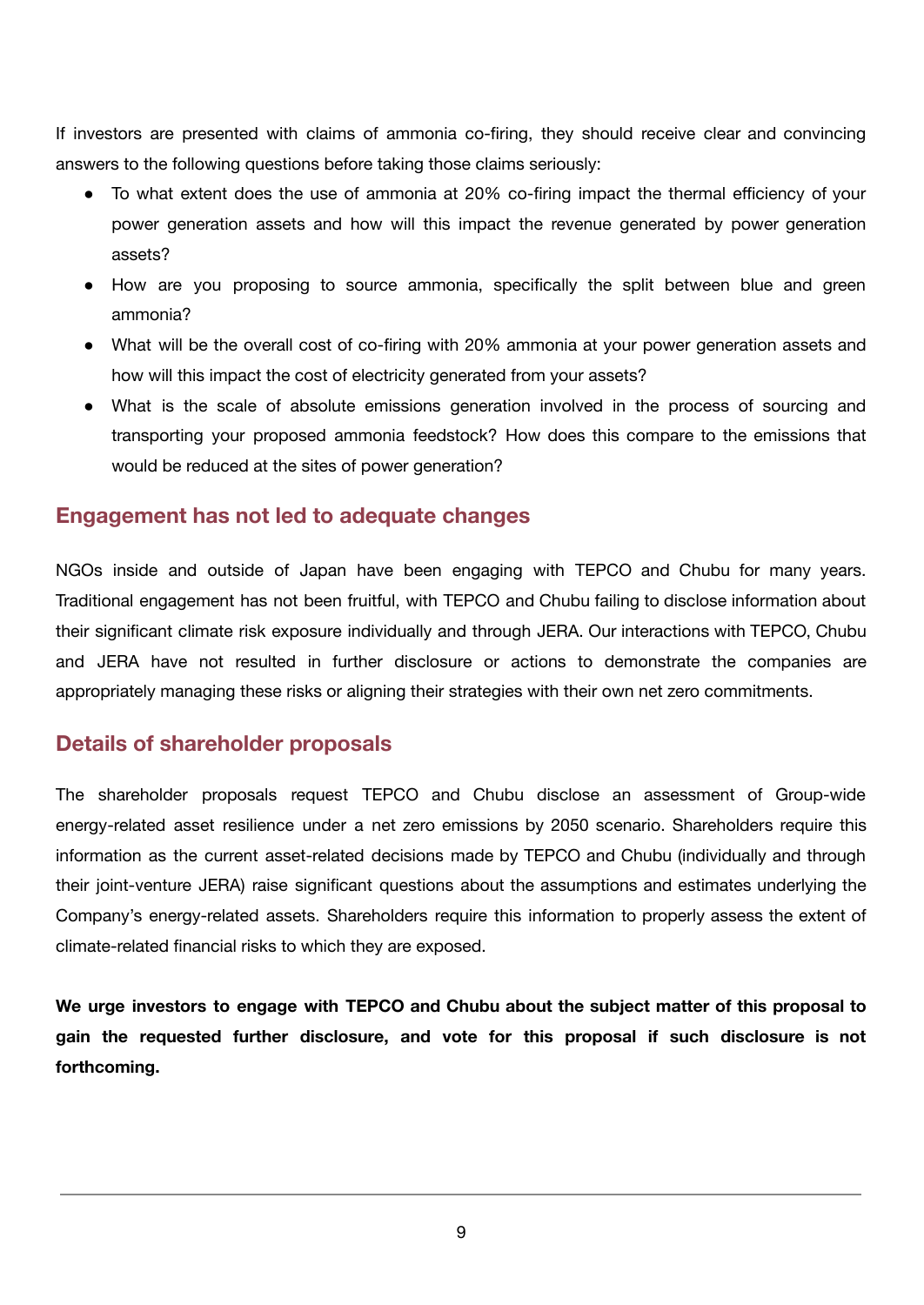While the text submitted to TEPCO and Chubu is in Japanese, we provide an English translation below:

#### **TEPCO:**

Partial amendment to the Articles of Incorporation (disclosure of asset resilience in line with a Net Zero by 2050 Pathway)

#### **1. Details of the proposal**

The following clause shall be added to the Articles of Incorporation:

Chapter: "Compatibility with Decarbonized Society"

Clause: "Disclosure of Asset Resilience to a Net Zero by 2050 Pathway"

- 1. To promote the long-term success of the Company, given the risks and opportunities associated with climate change, the Company shall include annually in its corporate reporting an assessment of how a net zero by 2050 pathway would affect the assumptions, costs, estimates, and valuations underlying the Company's energy-related assets. The assessment shall include all energy-related assets of all group companies and business segments.
- 2. Omitting proprietary information, the disclosures shall include key assumptions and estimates, including those related to long-term commodity demand, long-term commodity and carbon prices, asset lives, future asset retirement obligations, capital expenditures and impairments.

#### **Chubu**:

Partial amendment to the Articles of Incorporation (disclosure of asset resilience in line with a Net Zero by 2050 Pathway)

#### **1. Details of the proposal**

The following clause shall be added to the Articles of Incorporation:

Chapter: "Compatibility with Decarbonized Society"

Clause: "Disclosure of Asset Resilience to a Net Zero by 2050 Pathway"

- 1. To promote the long-term success of the Company, given the risks and opportunities associated with climate change, the Company shall include annually in its corporate reporting an assessment of how a net zero by 2050 pathway would affect the assumptions, costs, estimates, and valuations underlying the Company's energy-related assets. The assessment shall include all energy-related assets of all group companies and business segments.
- 2. Omitting proprietary information, the disclosures shall include key assumptions and estimates, including those related to long-term commodity demand, long-term commodity and carbon prices, asset lives, future asset retirement obligations, capital expenditures and impairments.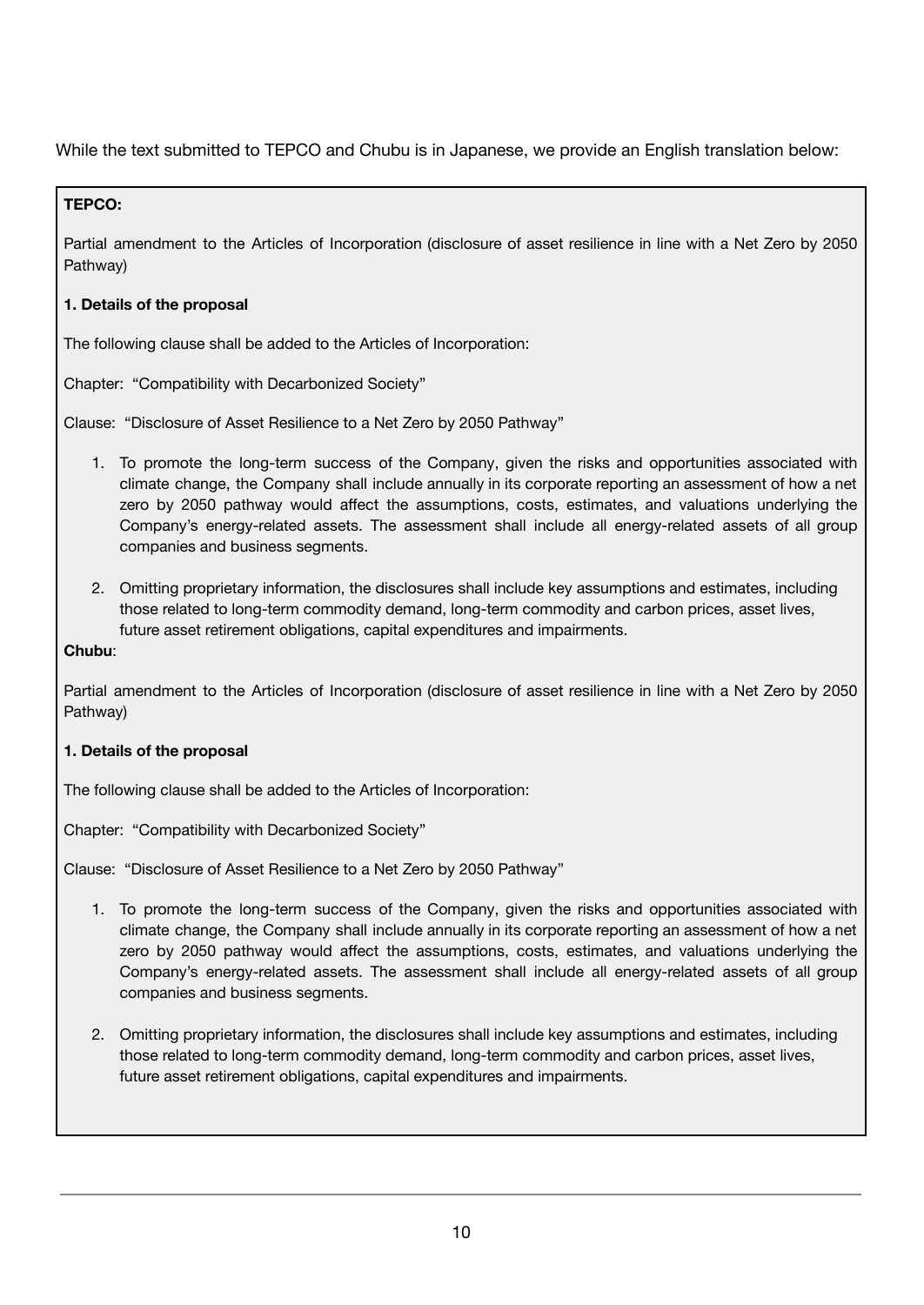#### **Shareholder resolutions in Japan & Amendments to Company Articles of Incorporation**

- The proposal to amend the company's articles of incorporation in part is the most commonly used approach to make shareholder proposals in Japan, and the approach taken in this proposal. Around two-thirds of the shareholder proposals filed in 2021 took this form.
- Under Japanese corporate law, the sole legal pathway for a **shareholder proposal on climate change** is via an amendment to a company's articles of incorporation.
- The legal effect of such shareholder proposals is the same as the "special resolutions" on climate change filed and passed at UK companies including Barclays, BP, Royal Dutch Shell, Rio Tinto and Anglo American, which take binding effect as part of the companies' constitutions. -- Client Earth

## **Increasing investor support for climate proposals in the utilities sector**

Similar requests for disclosures around the world have seen strong investor support. The tables below show some recent examples of shareholder resolutions and investor initiatives, including the TCFD, which encourage the disclosure of GHG emissions and related targets, as well as key assumptions including those related to long-term commodity demand, long-term commodity and carbon prices, asset lives, future asset retirement obligations, capital expenditures and impairments. Table 3 also provides examples of companies making these disclosures.

| <b>Company</b>     | Year | <b>Country</b> | <b>Status</b>                                                  | <b>Resolution Text</b>                                                                                                                                                                                                                                                                                                                                                                         |
|--------------------|------|----------------|----------------------------------------------------------------|------------------------------------------------------------------------------------------------------------------------------------------------------------------------------------------------------------------------------------------------------------------------------------------------------------------------------------------------------------------------------------------------|
| Exxon              | 2022 | <b>USA</b>     | <b>Filed</b>                                                   | Seeking an audited report assessing how applying the<br>assumptions of the IEA Net Zero by 2050 pathway would<br>affect the assumptions, costs, estimates, and valuations<br>underlying its financial statements, including those related<br>to long-term commodity and carbon prices, remaining<br>asset lives, future asset retirement obligations, capital<br>expenditures and impairments. |
| Duke Energy        | 2022 | <b>USA</b>     | <b>Resolution</b><br>Withdrawn.<br><b>Agreement</b><br>Reached | Shareholders request that Duke revise its net zero by 2050<br>target, and any relevant interim targets, to integrate Scope<br>3 value chain emissions consistent with guidelines such as<br>the CA100+ and SBTi, or publish an explanation of why the<br>Company does not view inclusion of those emissions as<br>appropriate.                                                                 |
| Kansai<br>Electric | 2021 | Japan          | 18.3% vote                                                     | Amendment to the Articles of Incorporation: Business<br>reform toward the realisation of a carbon-free society<br>through decarbonizing the power generation business,<br>including disclosure of medium to long term climate risks<br>and an emission reduction plan.                                                                                                                         |
| Chevron            | 2021 | <b>USA</b>     | 47.8% vote                                                     | Seeking an audited report to shareholders on whether and<br>how a significant reduction in fossil fuel demand,                                                                                                                                                                                                                                                                                 |

#### **Table 2: Examples of climate resolutions seeking disclosure in various jurisdictions**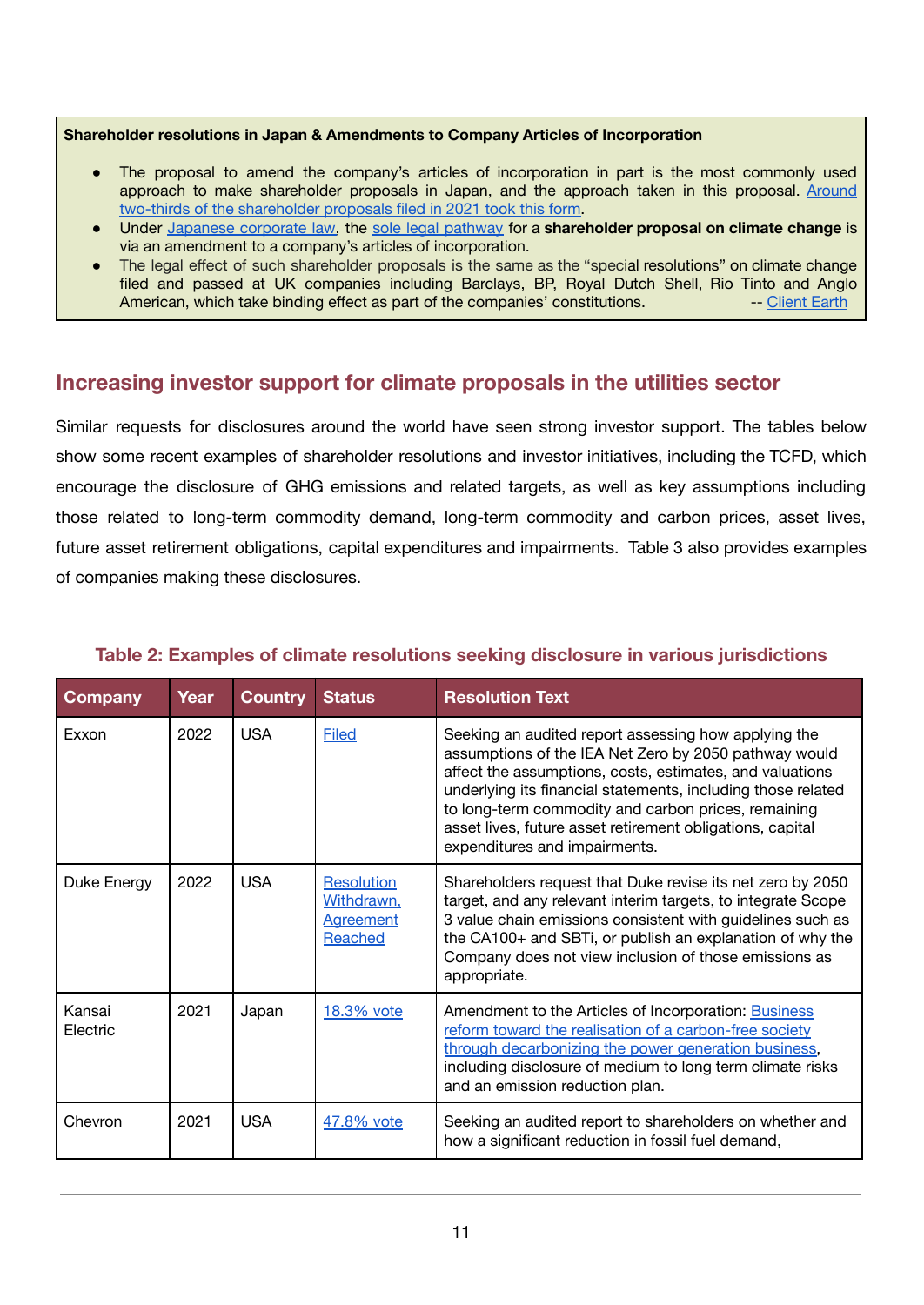|           |      |    |                                                                               | envisioned in the IEA Net Zero 2050 scenario, would affect<br>its financial position and underlying assumptions.                                                                                                                                                                                                                                                     |
|-----------|------|----|-------------------------------------------------------------------------------|----------------------------------------------------------------------------------------------------------------------------------------------------------------------------------------------------------------------------------------------------------------------------------------------------------------------------------------------------------------------|
| <b>BP</b> | 2019 | UK | BP.<br>recommended<br>shareholders<br>vote for the<br>resolution;<br>99% vote | Include in its Strategic Report and/or other corporate<br>reports, as appropriate, for the year ending 2019 onwards,<br>a description of its strategy which the Board considers, in<br>good faith, to be consistent with the goals of Articles 2.1(a)<br>and 4.1 of the Paris Agreement (the 'Paris Goals') as well<br>as capital expenditureand metrics and targets |

# <span id="page-11-0"></span>**Table 3: Investor expectations of disclosure of GHG targets and assumptions, and examples of disclosure from other companies' reporting**

| <b>Shareholder proposal</b><br>disclosure requests | <b>Investor expectations</b>                                                                                                                                                                                                                                                                                                                                                                                                                                                                                                                                                                                                                                                                                                                                                                                                                                                                                                                                                                                                                                                                                                                                                                             | <b>Other companies disclosure</b>                                                                                                                                                                                                                                                                                                                                                                                                                                                                                                                                                                                                                                       |
|----------------------------------------------------|----------------------------------------------------------------------------------------------------------------------------------------------------------------------------------------------------------------------------------------------------------------------------------------------------------------------------------------------------------------------------------------------------------------------------------------------------------------------------------------------------------------------------------------------------------------------------------------------------------------------------------------------------------------------------------------------------------------------------------------------------------------------------------------------------------------------------------------------------------------------------------------------------------------------------------------------------------------------------------------------------------------------------------------------------------------------------------------------------------------------------------------------------------------------------------------------------------|-------------------------------------------------------------------------------------------------------------------------------------------------------------------------------------------------------------------------------------------------------------------------------------------------------------------------------------------------------------------------------------------------------------------------------------------------------------------------------------------------------------------------------------------------------------------------------------------------------------------------------------------------------------------------|
| GHG emissions targets                              | Scope 3 GHG emissions are<br>increasingly understood as an<br>important indicator of risk, as risk is<br>embedded in buying inputs or<br>selling products that are carbon<br>intensive, as stated in the recent<br><b>TCFD update in 2021. The TCFD</b><br>update includes setting a reduction<br>in Scope 1, 2 and 3 targets as an<br>example of quantified climate<br>related targets.<br>Climate Action 100+, an investor<br>initiative of 700 investors<br>representing \$68 trillion in assets,<br>demands companies take action to<br>reduce greenhouse gas emissions in<br>line<br>with the Paris Agreement. It<br>assesses companies on their short<br>term (up to 2025), medium term<br>(2026 to 2035) and long term (2036<br>to 2050) GHG reduction targets,<br>including Scope 3.<br>The Net Zero Framework of the Paris<br>Alianed Investment Initiative, a<br>global collaboration supported by<br>four regional investor networks -<br>AIGCC (Asia), Ceres (North<br>America), IIGCC (Europe) and IGCC<br>(Australasia), lists "Short & medium<br>term emissions reduction targets<br>(scope 1, 2 and material<br>scope 3)" and "quantified plan to<br>deliver targets" as key metrics for | According to <b>TCFD</b> analysis of 2,500<br>organizations within the MSCI<br>All Country World Index (ACWI Index)<br>from 2017-2019, organizations disclosing<br>Scope 3 GHG emissions grew from 28% to<br>34%.<br>BP has set a target to reduce the lifecycle<br>emissions intensity of sold energy products<br>(including physically traded products and<br>marketing sales) by 5% by 2025 from 2019<br>levels, and 15-20% by 2030.<br>Eni has set a target to reduce net scope 1-2<br>emissions by 65% by 2025 from 2018 levels.<br>The company is also targeting a 35%<br>reduction in scope 1-3 emissions from<br>upstream, midstream and downstream by<br>2030. |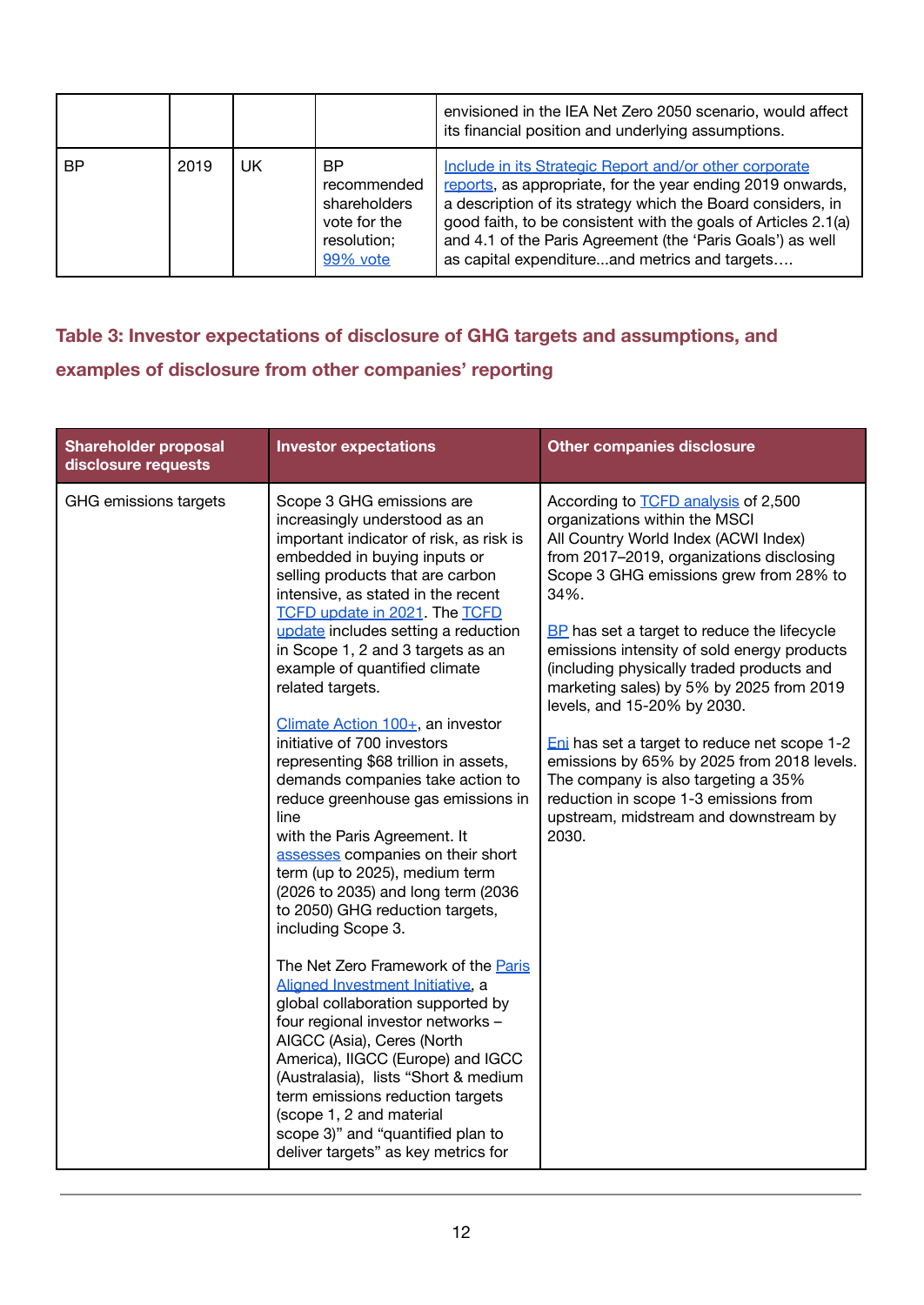|                                          | assessing the alignment of assets<br>(such as investee companies) with a<br>net zero emissions by 2050<br>pathway.                                                                                                                                                                                                                                                                                                                                                                                                                                                                                                                                                                                                                                                                                                                                                                                                                        |                                                                                                                                                                                                                                                                                                                                                                                                                                                                                                                                                                                                                                                                            |
|------------------------------------------|-------------------------------------------------------------------------------------------------------------------------------------------------------------------------------------------------------------------------------------------------------------------------------------------------------------------------------------------------------------------------------------------------------------------------------------------------------------------------------------------------------------------------------------------------------------------------------------------------------------------------------------------------------------------------------------------------------------------------------------------------------------------------------------------------------------------------------------------------------------------------------------------------------------------------------------------|----------------------------------------------------------------------------------------------------------------------------------------------------------------------------------------------------------------------------------------------------------------------------------------------------------------------------------------------------------------------------------------------------------------------------------------------------------------------------------------------------------------------------------------------------------------------------------------------------------------------------------------------------------------------------|
| Long-term commodity<br>demand            | The Institutional Investors Group on<br>Climate Change (European investor<br>group) discuss the importance of<br>disclosure of assumptions related to<br>assets based on accounting<br>standards in their <b>Investor</b><br><b>Expectations for Paris-aligned</b><br><b>Accounts: "Accounting assumptions</b><br>or estimates that ignore structural<br>changes to demand that come from<br>Paris-alignment will tend to<br>misrepresent companies' economic<br>position."<br>The updated <b>TCFD</b> guidance states:<br>"Disclosure of the amount and<br>extent of an organization's assets or<br>business activities vulnerable to<br>climate-related transition risks<br>allows users to better understand<br>potential financial vulnerability<br>regarding issues such as possible<br>impairment or stranding of assets,<br>effects on the value of assets and<br>liabilities, and changes in demand<br>for products or services." | <b>Equinor</b> presents net present value<br>sensitivities under four IEA scenarios against<br>the company's central planning scenario,<br>allowing investors to gauge the company's<br>own demand expectations. Santos discloses<br>a similar analysis.<br>Shell presents its commodity price<br>projections alongside projections from<br>external scenarios, which allows investors to<br>broadly understand the level and direction of<br>the company's demand assumptions.<br>Eni specifies that it views the IEA's<br>Sustainable Development Scenario as its<br>"main reference for assessing the risks and<br>opportunities associated with energy<br>transition". |
| Long-term commodity and<br>carbon prices | The <b>TCFD</b> update discusses the<br>importance of internal carbon prices<br>for:<br>"Performance measurement - For<br>example, determining<br>carbon-adjusted earnings per<br>share, estimating expected<br>profitability, incentivizing energy<br>saving, identifying revenue<br>opportunities and risks, managing<br>procurement and supply chains<br><b>Position management - For</b><br>example, valuation of assets<br><b>Investment decisions - For</b><br>example, identifying low-carbon,<br>high-return investment<br>opportunities, planning capital<br>investments, determining<br>cost-benefit and net present value of<br>projects"                                                                                                                                                                                                                                                                                      | Disclosure of long-term commodity price<br>assumptions is commonplace among energy<br>companies.<br>Shell discloses a comparison between its<br>future oil price assumptions and a range of<br>other scenarios.<br><b>Equinor discloses its long-term commodity</b><br>price assumptions, and states clearly that<br>these are not consistent with achieving the<br>IEA NZE or SDS.<br><b>BP</b> and <b>Eni</b> both disclose long-term<br>commodity price assumptions as well.                                                                                                                                                                                            |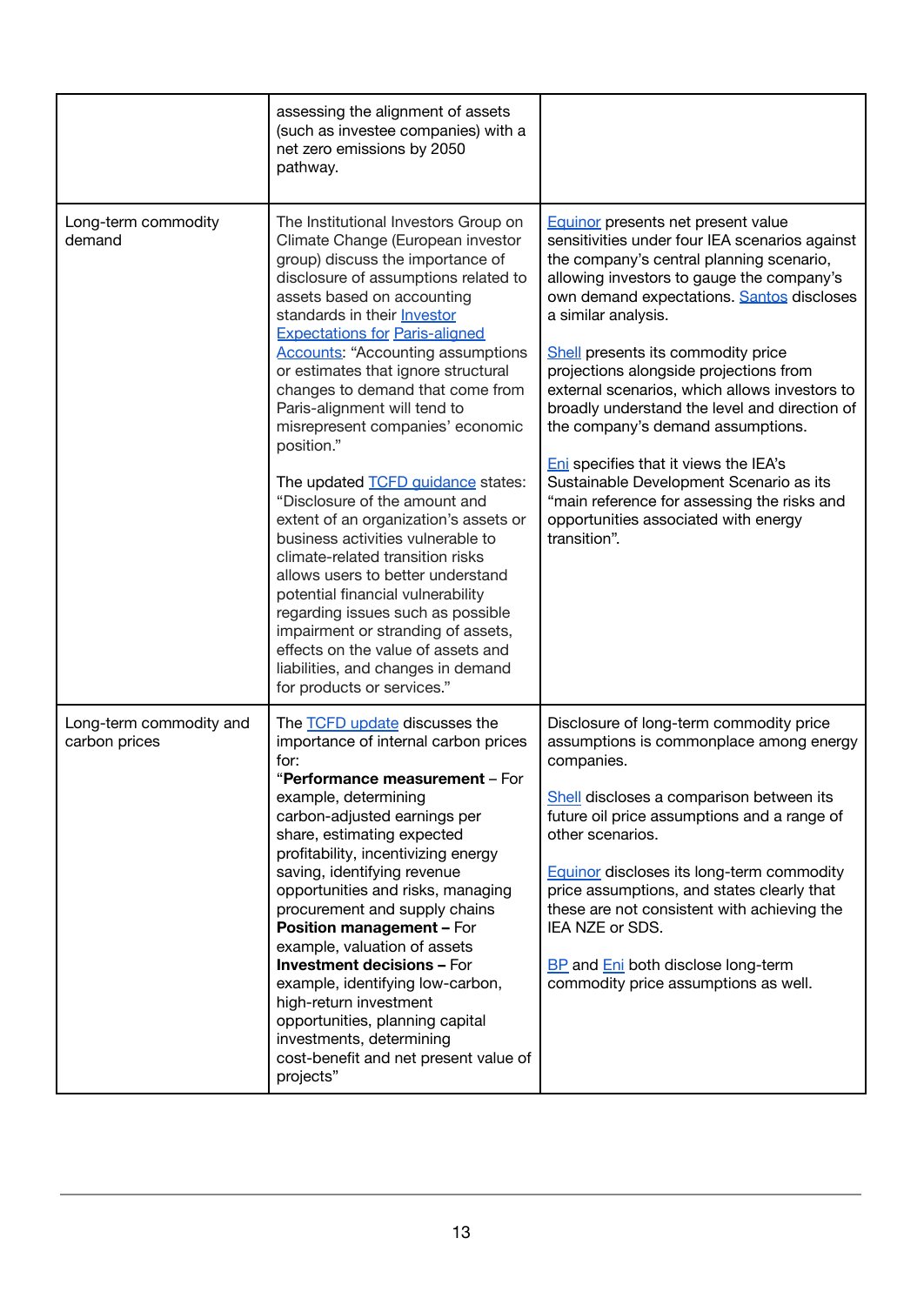| Asset lives and future asset<br>retirement obligations, and<br>impairments | <b>IIGCC's Investor Expectations for</b><br>Paris-aligned Accounts discuss the<br>importance of disclosure of<br>assumptions related to asset lives<br>based on accounting standards:<br>"disclosure of the key<br>assumptions on which cash<br>flow projections have been<br>based and management's<br>approach to determining the<br>value assigned to these key<br>assumptionsWhere<br>climate-related risks could<br>significantly affect the<br>recoverable amount of a<br>company's assets, information<br>about how the effect has been<br>factored into recoverable<br>amount calculations would be<br>relevant."<br>"companies to disclose key<br>assumptions used where assets<br>are recognised at fair value. Fair<br>value measurements may<br>incorporate a number of<br>possible scenarios. When the<br>fair value of an asset is affected<br>by climate-related risks<br>including the effect of and<br>potential changes to laws and<br>regulations with respect to<br>managing such risks, a<br>company may need to disclose<br>how it factors climate-related<br>risk into the calculations."<br>"Companies are required to<br>provide a brief description of<br>the nature of any contingent<br>liability, and where practicable,<br>an estimate of its financial<br>effect and an indication of the<br>uncertainties relating to the<br>outflow of resources for settling<br>the obligation" | <b>Eni</b> discloses the potential impact of<br>climate-related risks and opportunities on an<br>organization's financial position in terms of<br>fair value of assets. "In order to verify the<br>resilience of Eni's asset portfolio, a<br>sensitivity analysis was also carried out on<br>all CGUs (Cash Generating Units) in the<br>upstream sector. The stress test, performed<br>under the IEA SDS scenario, showed that<br>the overall book values of the assets were<br>stable with a reduction in fair value of<br>around 11%, or around 5% in the event of<br>contractual and fiscal recoverability of the<br>costs of direct CO2 emissions." |
|----------------------------------------------------------------------------|-------------------------------------------------------------------------------------------------------------------------------------------------------------------------------------------------------------------------------------------------------------------------------------------------------------------------------------------------------------------------------------------------------------------------------------------------------------------------------------------------------------------------------------------------------------------------------------------------------------------------------------------------------------------------------------------------------------------------------------------------------------------------------------------------------------------------------------------------------------------------------------------------------------------------------------------------------------------------------------------------------------------------------------------------------------------------------------------------------------------------------------------------------------------------------------------------------------------------------------------------------------------------------------------------------------------------------------------------------------------------------------------------------------------|---------------------------------------------------------------------------------------------------------------------------------------------------------------------------------------------------------------------------------------------------------------------------------------------------------------------------------------------------------------------------------------------------------------------------------------------------------------------------------------------------------------------------------------------------------------------------------------------------------------------------------------------------------|
| Capital expenditures                                                       | The <b>TCFD</b> update suggests as a<br>metric "the amount of capital<br>expenditure, financing, or<br>investment deployed toward<br>climate- related risks and<br>opportunities."                                                                                                                                                                                                                                                                                                                                                                                                                                                                                                                                                                                                                                                                                                                                                                                                                                                                                                                                                                                                                                                                                                                                                                                                                                | <b>BP</b> provides a target for capital allocation<br>"by 2025, more than 40% of our capital<br>expenditure will be in our transition growth<br>businesses, and around 50% by 2030."                                                                                                                                                                                                                                                                                                                                                                                                                                                                    |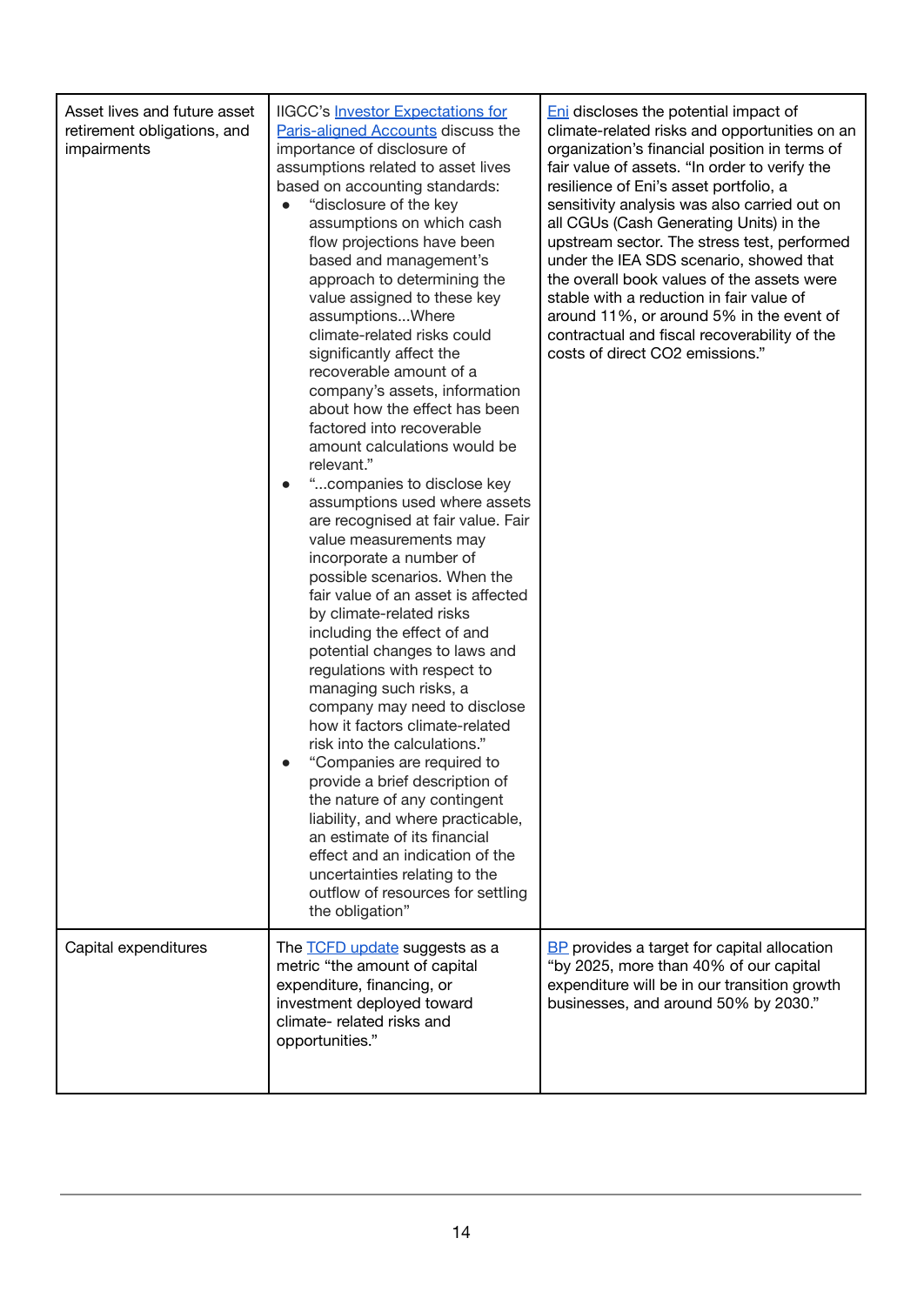| Table 4: Coal-fired power plants/units owned by JERA |  |  |
|------------------------------------------------------|--|--|
|                                                      |  |  |

| <b>Plant Name</b> | <b>Unit</b>      | <b>Prefecture</b> | <b>City/Town</b> | <b>Capacity</b><br>(MW) | <b>Start</b><br>operation | <b>Technology</b> |
|-------------------|------------------|-------------------|------------------|-------------------------|---------------------------|-------------------|
| Hirono            | 5                | Fukushima         | Hirono-machi     | 600.00                  | Jul. 2004                 | <b>USC</b>        |
| Hirono            | 6                | Fukushima         | Hirono-machi     | 600.00                  | Dec. 2013                 | <b>USC</b>        |
| Hitachinaka       | 1                | Ibaraki           | Tokai-mura       | 1000.00                 | Dec. 2003                 | <b>USC</b>        |
| Hitachinaka       | $\overline{c}$   | Ibaraki           | Tokai-mura       | 1000.00                 | Dec. 2013                 | <b>USC</b>        |
| Yokosuka          | New 1            | Kanagawa          | Yokosuka         | 650.00                  | 2023                      | <b>USC</b>        |
| Yokosuka          | New 2            | Kanagawa          | Yokosuka         | 650.00                  | 2024                      | <b>USC</b>        |
| Hekinan           | 1                | Aichi             | Hekinan          | 700.00                  | Oct. 1991                 | SC                |
| Hekinan           | $\overline{c}$   | Aichi             | Hekinan          | 700.00                  | Jun. 1992                 | <b>SC</b>         |
| Hekinan           | $\boldsymbol{3}$ | Aichi             | Hekinan          | 700.00                  | Apr. 1993                 | <b>USC</b>        |
| Hekinan           | 4                | Aichi             | Hekinan          | 1000.00                 | Nov. 2001                 | <b>USC</b>        |
| Hekinan           | 5                | Aichi             | Hekinan          | 1000.00                 | Nov. 2002                 | <b>USC</b>        |
| Taketoyo          | 5                | Aichi             | Taketoyo-cho     | 1070.00                 | Aug. 2022                 | <b>USC</b>        |

## **Disclaimer**

**Informational purposes only** – This communication is provided solely for informational purposes only and is not, and should not be construed as, investment advice or investment recommendations for the purposes of the Financial Instrument Exchange Act of Japan.

**No joint-exercise of voting rights** – Nothing in this written communication, nor in any related oral discussion, is intended to be, nor should it be construed as, an offer, an acceptance or a consent, to enter into an agreement for the joint exercise of voting rights or any other shareholder' rights for the purposes of